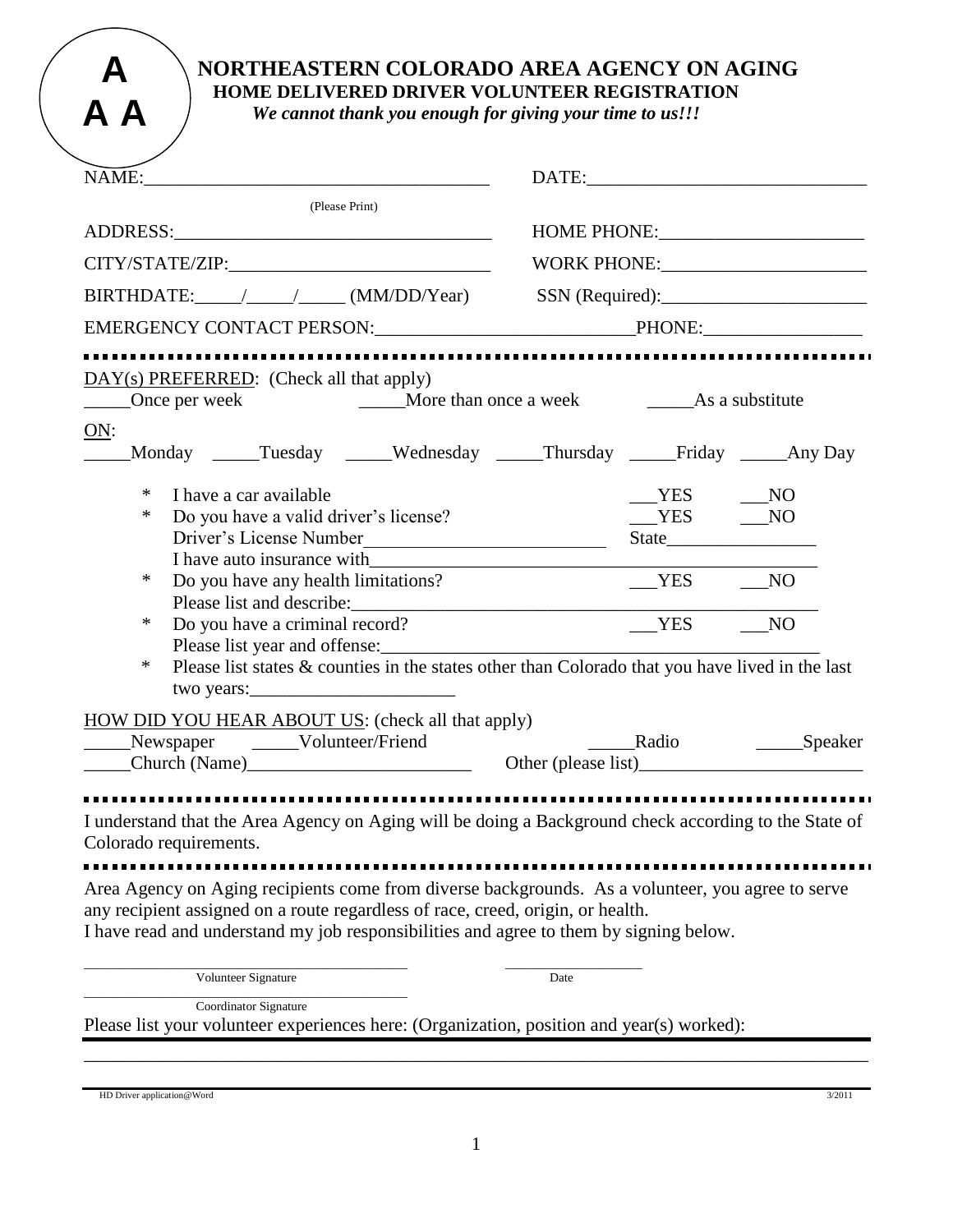# **NORTHEASTERN COLORADO AREA AGENCY ON AGING**



### **VOLUNTEER DISCLAIMER**

I, acknowledge that I have read my job responsibilities and fully understand that I will be acting solely as a volunteer for the Area Agency on Aging. As an Area Agency on Aging volunteer, I will not receive any monetary compensation, nor will I represent myself as an employee of the Area Agency on Aging.

I understand and agree that should I be injured, become ill, or otherwise require any form of medical treatment in the course of acting as a Area Agency on Aging volunteer, that I waive any claim against the Area Agency on Aging attributable to such circumstances.

I also understand that the Area Agency on Aging provides meals for homebound persons and that during the course of my volunteer duties, I may learn certain information about the recipient. I understand that this information is strictly confidential and I will not disclose it to any person or entity.

I also understand that all information on this form, pertaining to me, will be kept confidential and used only for Area Agency on Aging purposes.

Volunteer Signature Date

\_\_\_\_\_\_\_\_\_\_\_\_\_\_\_\_\_\_\_\_\_\_\_\_\_\_\_\_\_\_\_\_\_\_ \_\_\_\_\_\_\_\_\_\_\_\_\_\_\_\_\_\_\_\_\_\_\_\_\_\_\_\_\_\_\_\_

\_\_\_\_\_\_\_\_\_\_\_\_\_\_\_\_\_\_\_\_\_\_\_\_\_\_\_\_\_\_\_\_\_\_ \_\_\_\_\_\_\_\_\_\_\_\_\_\_\_\_\_\_\_\_\_\_\_\_\_\_\_\_\_\_\_\_ Area Agency on Aging Representative Signature **Date** Date